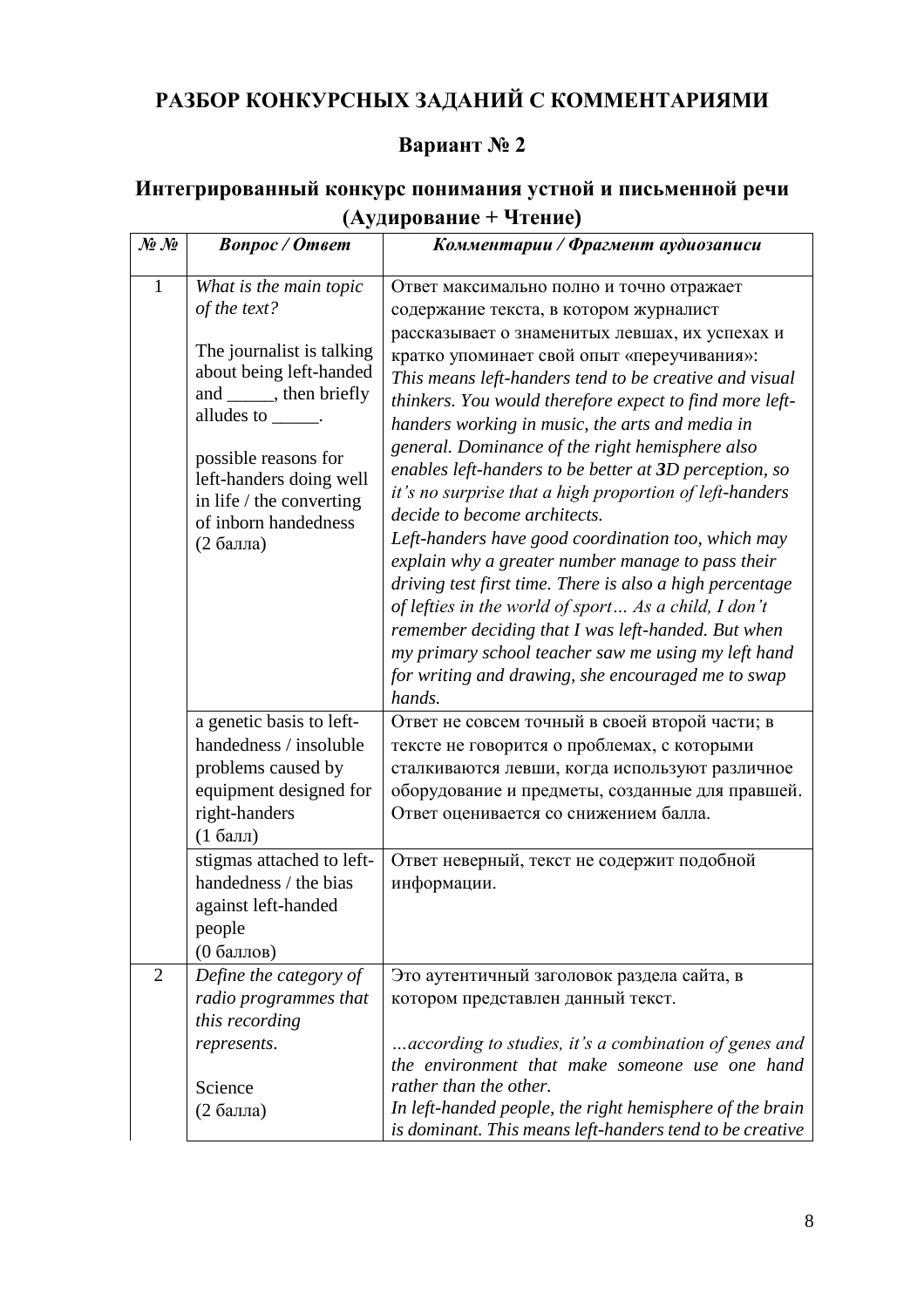|                | Ingenuity<br>$(16a$ лл)<br><b>Real Estate</b>                                                                                                                                                                                                                 | and visual thinkers. You would therefore expect to find<br>more left-handers working in music, the arts and media<br>in general. Dominance of the right hemisphere also<br>enables left-handers to be better at 3D perception, so<br>it's no surprise that a high proportion of left-handers<br>decide to become architects.<br>Left-handers have good coordination too, which may<br>explain why a greater number manage to pass their<br>driving test first time. There is also a high percentage<br>of lefties in the world of sport.<br>Возможный, но не точный заголовок раздела сайта.<br>Ответ оценивается со снижением балла.<br>Заголовок не соответствует содержанию текста. |
|----------------|---------------------------------------------------------------------------------------------------------------------------------------------------------------------------------------------------------------------------------------------------------------|----------------------------------------------------------------------------------------------------------------------------------------------------------------------------------------------------------------------------------------------------------------------------------------------------------------------------------------------------------------------------------------------------------------------------------------------------------------------------------------------------------------------------------------------------------------------------------------------------------------------------------------------------------------------------------------|
| 3              | (0 баллов)<br>Choose 5 out of 8<br>words and phrases that<br>can be used as<br>hashtags to search for<br>this recording.<br>Well-known left-<br>handers<br>Lefty athletes<br>Handedness and<br>genetics<br>Changing left to right<br>Hemispheric<br>dominance | Информацию о поднятой в тексте проблеме можно<br>найти по тегам, связанным с содержанием<br>передачи. Каждый правильный ответ оценивается в<br>1 балл; максимально возможное количество баллов<br>$-5.$<br>Теги Punishment of lefties, right-left discrimination,<br>tools for left-handers не являются конкретными, не<br>упоминаются в тексте и затрудняют поиск или<br>делают его невозможным.                                                                                                                                                                                                                                                                                      |
| $\overline{4}$ | True or false? Choose<br>the best answer.<br>Although left-handers<br>make up around ten<br>percent of the<br>population, two out of<br>the last six American<br>presidents were left-<br>handed.<br>False (1 балл)                                           | Утверждение<br>B<br>является<br>ложным.<br>тексте<br>упоминается только один американский президент -<br>левша.<br>What do <b>Barack Obama</b> , Prince William, Paul<br>McCartney, Diego Maradona and Bart Simpson have in<br>common? They're all left-handed. In fact, ten percent of<br>the world population is left-handed.                                                                                                                                                                                                                                                                                                                                                        |
| 5              | True or false? Choose<br>the best answer.<br>Dominance of the left<br>hemisphere enables<br>left-handers to be better<br>at 3D perception.                                                                                                                    | Утверждение является ложным, в тексте<br>содержится противоположная информация.<br>In left-handed people, the right hemisphere of the<br>brain is dominant Dominance of the right<br><b>hemisphere</b> also enables left-handers to be better at                                                                                                                                                                                                                                                                                                                                                                                                                                       |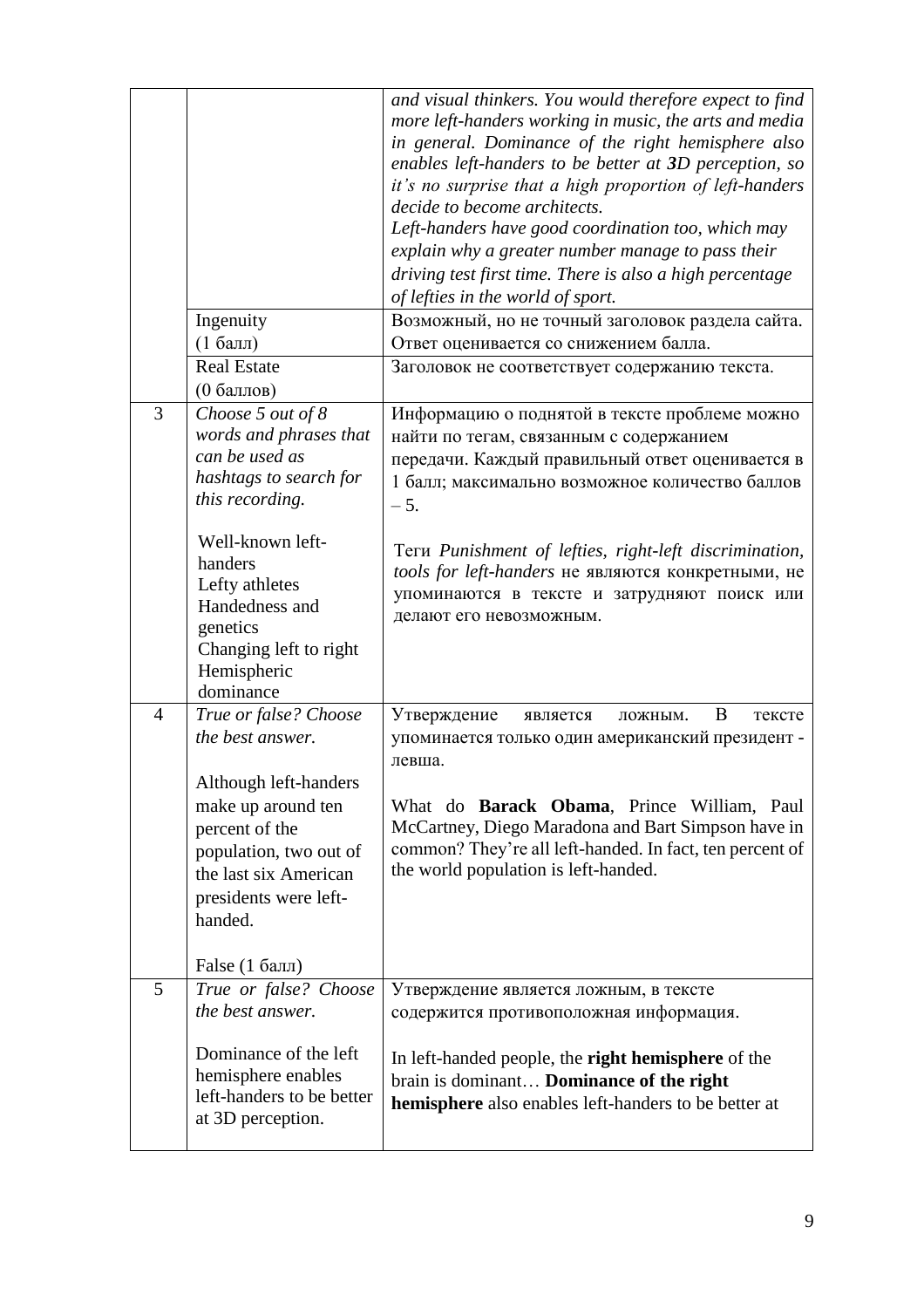|   | True (1 балл)            | 3D perception, so it's no surprise that a high          |
|---|--------------------------|---------------------------------------------------------|
|   |                          | proportion of left-handers decide to become architects. |
| 6 | Conventional wisdom      | В тексте для аудирования не содержится                  |
|   | is that handedness is    | детализированной информации (routinely trained,         |
|   | controlled by a          | well-meaning teachers) о «переучивании» левшей, а       |
|   | combination of genes     | также о недостаточной представленности левшей в         |
|   | and that in an average   | обществе (underrepresented) вследствие их               |
|   | group of ten people,     | «переучивания»: I have no idea why I use my left        |
|   | one will be left-handed, | hand or what causes someone to be left-handed but       |
|   | but left-handed people   | according to studies, it's a combination of genes and   |
|   | are routinely trained    | the environment that make someone use one hand          |
|   | into right-handedness    | rather than the other                                   |
|   | by well-meaning          | As a child, I don't remember deciding that I was left-  |
|   | teachers, so the         | handed. But when my primary school teacher saw me       |
|   | population of left-      | using my left hand for writing and drawing, she         |
|   | handers is               | encouraged me to swap hands. She didn't manage to       |
|   | underrepresented.        | change my natural inclination and I didn't stop         |
|   | (4 балла)                | writing with my left hand. Why waste time trying to     |
|   |                          | change someone's natural handedness?                    |
|   | The idea is expressed    |                                                         |
|   | neither in the listening | В тексте для чтения не содержится информации о          |
|   | nor in the reading       | том, кто и с какой периодичностью «переучивает»         |
|   | passage.                 | левшей, а также о недостаточной                         |
|   |                          | представленности левшей в обществе                      |
|   |                          | (underrepresented) вследствие их «переучивания»:        |
|   |                          | The world has gotten progressively more accepting of    |
|   |                          | left-handed folk, but there are still attempts to       |
|   |                          | convert left-handers and force them to switch           |
|   |                          | handedness. In reality, one of the recent researches    |
|   |                          | suggests that handedness could be more subtle than      |
|   |                          | simple "dominant" or "recessive" traits-a whole         |
|   |                          | host of genes and even environmental factors (like      |
|   |                          | the continued hatred of lefties by two-thirds of the    |
|   |                          | world) might play significant roles.                    |

### **Скрипт аудиозаписи**

*Adapted from The Independent. Why are left-handed people so brilliant?*

What do Barack Obama, Prince William, Paul McCartney, Diego Maradona and Bart Simpson have in common? They're all left-handed. In fact, ten percent of the world population is lefthanded, and I'm one of them.

I have no idea why I use my left hand or what causes someone to be left-handed but according to studies, it's a combination of genes and the environment that make someone use one hand rather than the other.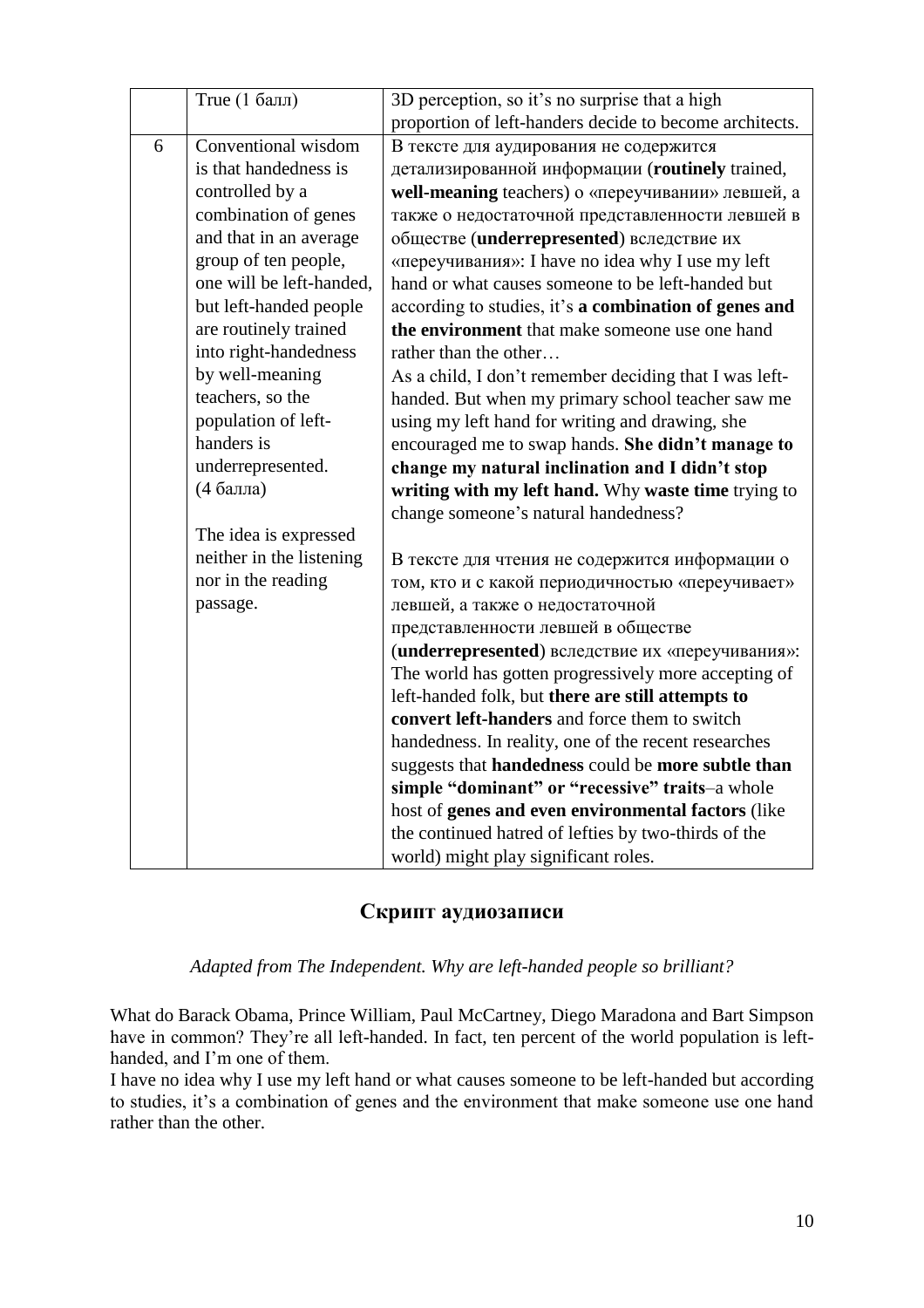In left-handed people, the right hemisphere of the brain is dominant. This means left-handers tend to be creative and visual thinkers. You would therefore expect to find more left-handers working in music, the arts and media in general. Dominance of the right hemisphere also enables left-handers to be better at 3D perception, so it's no surprise that a high proportion of left-handers decide to become architects.

Left-handers have good coordination too, which may explain why a greater number manage to pass their driving test first time. There is also a high percentage of lefties in the world of sport. Tennis champion Rafa Nadal is naturally right-handed but he has chosen to play tennis with his left hand. He keeps winning, so it's a decision that seems to have worked out well for him.

So that's the good news about being left-handed. The bad news is that manufacturers don't remember to make tools and machinery for left-handers. Society forces us to use objects that are designed for right-handed people and this makes us look clumsy.

As a child, I don't remember deciding that I was left-handed. But when my primary school teacher saw me using my left hand for writing and drawing, she encouraged me to swap hands. She didn't manage to change my natural inclination and I didn't stop writing with my left hand. Why waste time trying to change someone's natural handedness? Just let them use the hand they feel comfortable with – you can't expect people to do what isn't natural to them!

I once heard someone say that left-handed people were strange. But when you stop to think about famous historical figures who were left-handed, you can't avoid concluding that they were brilliant! I'm sure Leonardo Da Vinci, Mahatma Gandhi, Albert Einstein, Winston Churchill and Marie Curie would agree!

| $\mathcal{N}\!\!\mathit{\underline{o}}\;\mathcal{N}\!\!\mathit{\underline{o}}$ | <b>Ответ</b>                            | Комментарии                       |
|--------------------------------------------------------------------------------|-----------------------------------------|-----------------------------------|
|                                                                                | Choose an appropriate headline for this | Правильный вариант (аутентичный   |
|                                                                                | article.                                | заголовок статьи); оценивается    |
|                                                                                | Cultural expectations and leadership    | максимальным количеством баллов.  |
|                                                                                | (2 балла)                               |                                   |
|                                                                                | <b>Challenge Management</b>             | Допустимый вариант (возможный     |
|                                                                                | $(1)$ балл                              | заголовок статьи); оценивается со |
|                                                                                |                                         | снижением в 1 балл.               |
|                                                                                |                                         |                                   |
|                                                                                | <b>Personality Clash</b>                | Заголовок не связан с содержанием |
|                                                                                | (0 баллов)                              | текста.                           |
| $\mathcal{D}_{\mathcal{L}}$                                                    | Choose the section of a                 | Текст размещен именно в этой      |
|                                                                                | newspaper/magazine where you could      | тематической рубрике сайта.       |
|                                                                                | find this article.                      |                                   |
|                                                                                | <b>Global Business</b>                  |                                   |
|                                                                                | (2 балла)                               |                                   |
|                                                                                | Lifestyle and Culture                   | Допустимое размещение текста на   |
|                                                                                | $(1)$ балл                              | сайте.                            |
|                                                                                | Editorial                               | В данном тематическом разделе     |
|                                                                                | (0 баллов)                              | невозможно найти информацию об    |
|                                                                                |                                         | описываемых проблемах.            |

#### **Конкурс понимания письменного текста (Чтение)**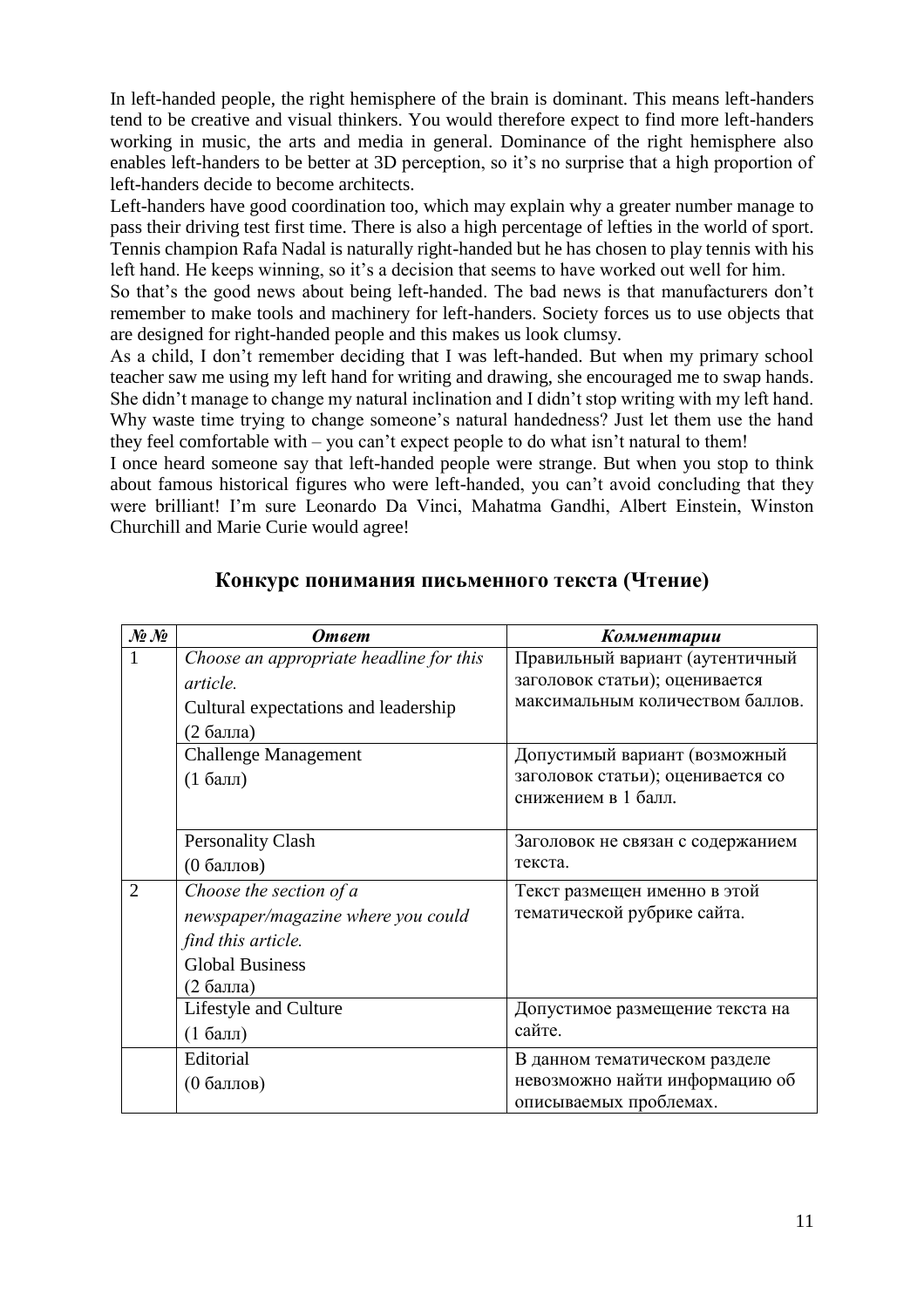| 3 | Choose FIVE key words or expressions,<br>which could be used as hashtags while<br>searching for the article online.<br>Power distance culture<br><b>Cultural Clash</b><br><b>Management Style</b><br>Leadership<br>Multinational company<br>(5 баллов)                                         | Найти данный текст на сайте можно<br>по тегам, связанным с содержанием<br>статьи.<br>Каждый правильный ответ<br>оценивается в 1 балл.<br>По тегам Way of working,<br>subordinates, collaborate with bosses<br>невозможно найти искомый текст, т.<br>к. они не являются точными /<br>конкретными для тематики (0<br>баллов).                                                                                                                                                                            |
|---|------------------------------------------------------------------------------------------------------------------------------------------------------------------------------------------------------------------------------------------------------------------------------------------------|--------------------------------------------------------------------------------------------------------------------------------------------------------------------------------------------------------------------------------------------------------------------------------------------------------------------------------------------------------------------------------------------------------------------------------------------------------------------------------------------------------|
| 4 | True or false? Choose the correct<br>variant.<br>Alexia's team questioned her proposals<br>and her decisions because they didn't trust<br>or respect her.<br>False (2 балла)                                                                                                                   | Утверждение не соответствует<br>информации, содержащейся в<br>Tekcre: " She didn't feel respected<br>as a leader as her new staff would<br>question her proposals openly in<br>meetings Her Norwegian team,<br>however, were used to working in a<br>low power distance culture where<br>subordinates often collaborate with<br>their bosses to find solutions and make<br>decisions. Here, leaders act as coaches<br>or mentors who encourage<br>independent thought and expect to be<br>challenged." |
| 5 | True or false? Choose the correct<br>variant.<br>Alexia<br>faced<br>problem<br>with<br>$\mathbf{a}$<br>her<br>Norwegian team because her management<br>style was old-fashioned and wrong for the<br>modern world.<br>False (2 балла)                                                           | Утверждение содержит<br>информацию, которая не<br>упоминается в тексте (old-fashioned<br>and wrong for the modern world):<br>"Alexia and her team were able to<br>adapt their way of working. Alexia was<br>then able to make adjustments to her<br>management style so as to better fit the<br>expectations of her team and more<br>effectively motivate her team to<br>achieve their goals."                                                                                                         |
| 6 | What does the author mean saying,<br>"Alexia was then able to make<br>adjustments to her management style so<br>as to better fit the expectations of her<br>Norwegian team and more effectively<br>motivate her team to achieve their goals".<br>Alexia succeeded in managing her new<br>team. |                                                                                                                                                                                                                                                                                                                                                                                                                                                                                                        |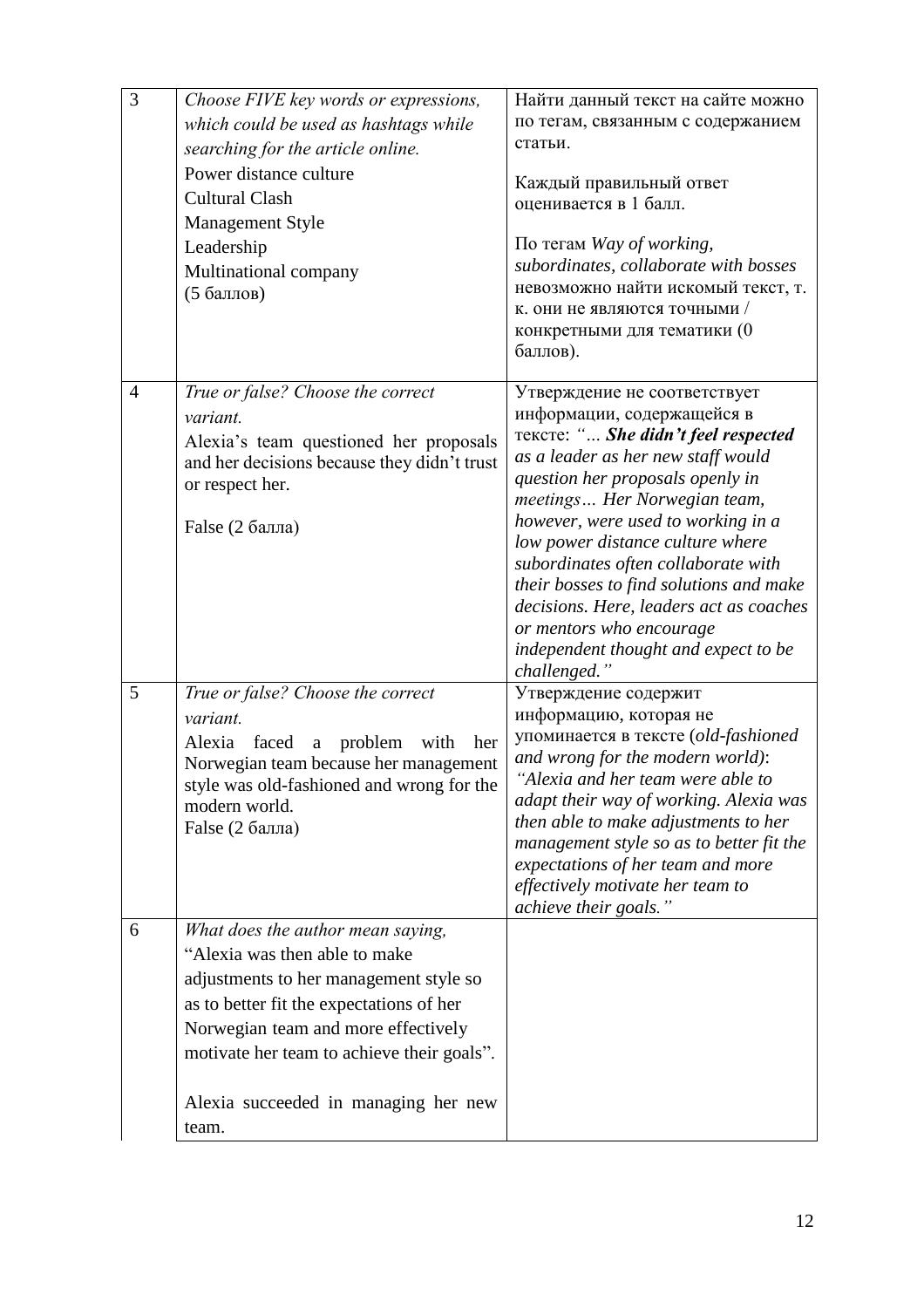|    | (2 балла)                                  |                                                                      |
|----|--------------------------------------------|----------------------------------------------------------------------|
|    | Alexia got used to working in a low        |                                                                      |
|    | power distance culture.                    |                                                                      |
|    | $(16a$ лл)                                 |                                                                      |
|    | It took Alexia some time to be adjusted to | Вариант не подходит, потому что в                                    |
|    | a new management style.                    | исходном утверждении нет                                             |
|    | (0 баллов)                                 | информации о том, сколько времени                                    |
|    |                                            | потребовалось героине на                                             |
|    |                                            | адаптацию её стиля управления к                                      |
|    |                                            | новым условиям.                                                      |
| 7  | go about                                   | Требуется минимально краткий                                         |
|    | $(16a$ лл                                  | ответ - знаменательное слово без                                     |
| 8  | carry out                                  | служебного (существительное без                                      |
|    | $(16a$ лл)                                 | артикля и т. д.), глагол в форме                                     |
| 9  | subordinate                                | инфинитива без частицы "to".                                         |
|    | $(16a$ лл                                  |                                                                      |
| 10 | collaborate                                |                                                                      |
|    | $(16a$ лл)                                 |                                                                      |
| 11 | cultural clash                             |                                                                      |
|    | $(1)$ балл)                                |                                                                      |
| 12 | each other's behaviour                     | One pronoun in the possessive case                                   |
|    | $(16a$ лл                                  | with the following noun /                                            |
|    |                                            | Существительное в притяжательном<br>падеже.                          |
| 13 | the initiative to have an open             | One objective-with-the-infinitive                                    |
|    | conversation                               | construction with the article(s) and a                               |
|    | $(16a$ лл                                  | following noun / Сложное                                             |
|    |                                            | дополнение; объектная                                                |
|    |                                            | инфинитивная конструкция                                             |
| 14 | so as to better fit the expectations       | One subordinating conjunction                                        |
|    | $(16a$ лл)                                 | followed by an infinitive clause of                                  |
|    |                                            | purpose without the main clause /                                    |
|    |                                            | Сложноподчиненное предложение с                                      |
|    |                                            | придаточным предложением цели                                        |
| 15 | their /her                                 | One possessive pronoun without the                                   |
|    | $(16a$ лл)                                 | following noun / Притяжательное<br>местоимение. Допускается любой из |
|    |                                            | приведенных или все варианты.                                        |
| 16 | a better understanding                     | One verbal noun with the article and                                 |
|    | $(16a$ лл)                                 | without prepositions /                                               |
|    |                                            |                                                                      |
|    |                                            | Существительное, обозначающее                                        |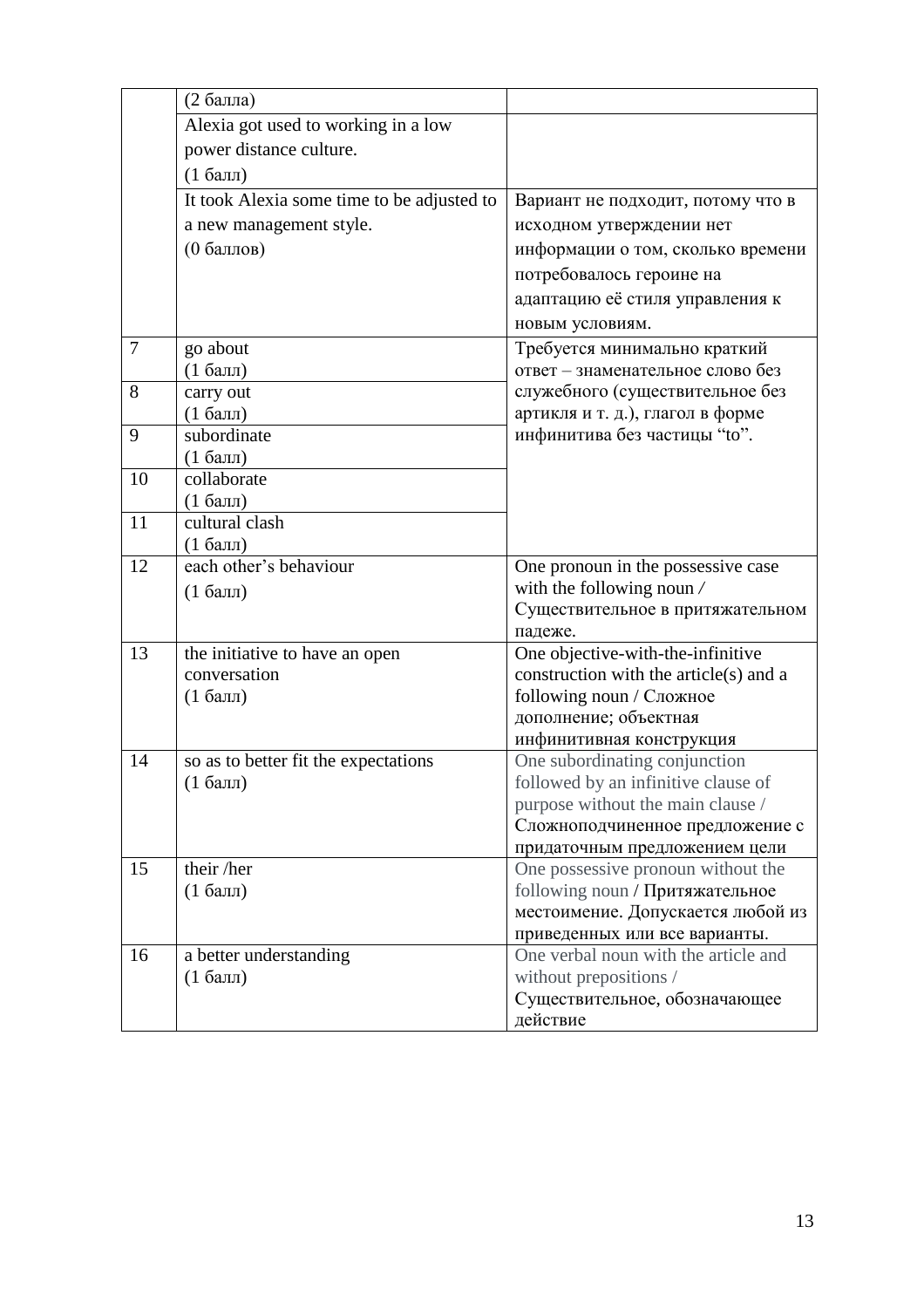## **Конкурс на знание лексики и страноведения**

| No             | Лексическая единица из<br>оригинального текста и<br>фрагмент текста                                                                                                                                  | Балл | Комментарии                                                                                                            |
|----------------|------------------------------------------------------------------------------------------------------------------------------------------------------------------------------------------------------|------|------------------------------------------------------------------------------------------------------------------------|
| 1              | A month after federal regulators<br>ordered it to disclose how its<br>practices<br>affect<br>children<br>and<br>teenagers, TikTok is tightening its<br>privacy practices for the under-<br>18 crowd. | 2    | В данном контексте требуется<br>глагол affect в значении «влиять».                                                     |
| $\overline{2}$ | Starting on Wednesday, default<br>privacy setting for accounts with<br>users aged 13 to 15 will be private.                                                                                          | 2    | В данном контексте требуется имя<br>существительное во множественном<br>числе accounts в значении «учетные<br>записи». |
| 3              | That means only someone the user<br>approves as a follower can view<br>their videos, which was not the case<br>previously.                                                                           | 2    | В данном контексте требуется<br>глагол <b>view</b> в значении<br>«просматривать».                                      |
| $\overline{4}$ | still change<br>But teens can<br>this<br>setting to <b>public</b> if they want.                                                                                                                      | 2    | В данном контексте требуется имя<br>прилагательное public в значении<br>«доступный, общедоступный».                    |
| 5              | This age group will also see direct<br>messaging restricted and won't be<br>able to <b>host</b> live streams.                                                                                        | 2    | В данном контексте требуется<br>глагол <b>host</b> в значении<br>«размещать».                                          |
| 6              | TikTok is wildly popular with<br>teenagers and younger kids.                                                                                                                                         | 2    | В данном контексте требуется<br>предлог with $=$ be popular with.                                                      |
| 7              | added<br>after<br>feature<br>The<br>was<br>TikTok's predecessor, Musica.ly,<br>settled FTC allegations<br>that<br>it<br>collected<br>illegally<br>personal<br>information from children.             | 2    | В данном контексте требуется<br>предлог $from = collect from$                                                          |
| 8              | A tool called "family pairing,"<br>meanwhile, lets parents link their<br>TikTok account to their teen's to<br>enable content and privacy settings.                                                   | 2    | В данном контексте требуется<br>глагол link в значении<br>«привязывать, связывать».                                    |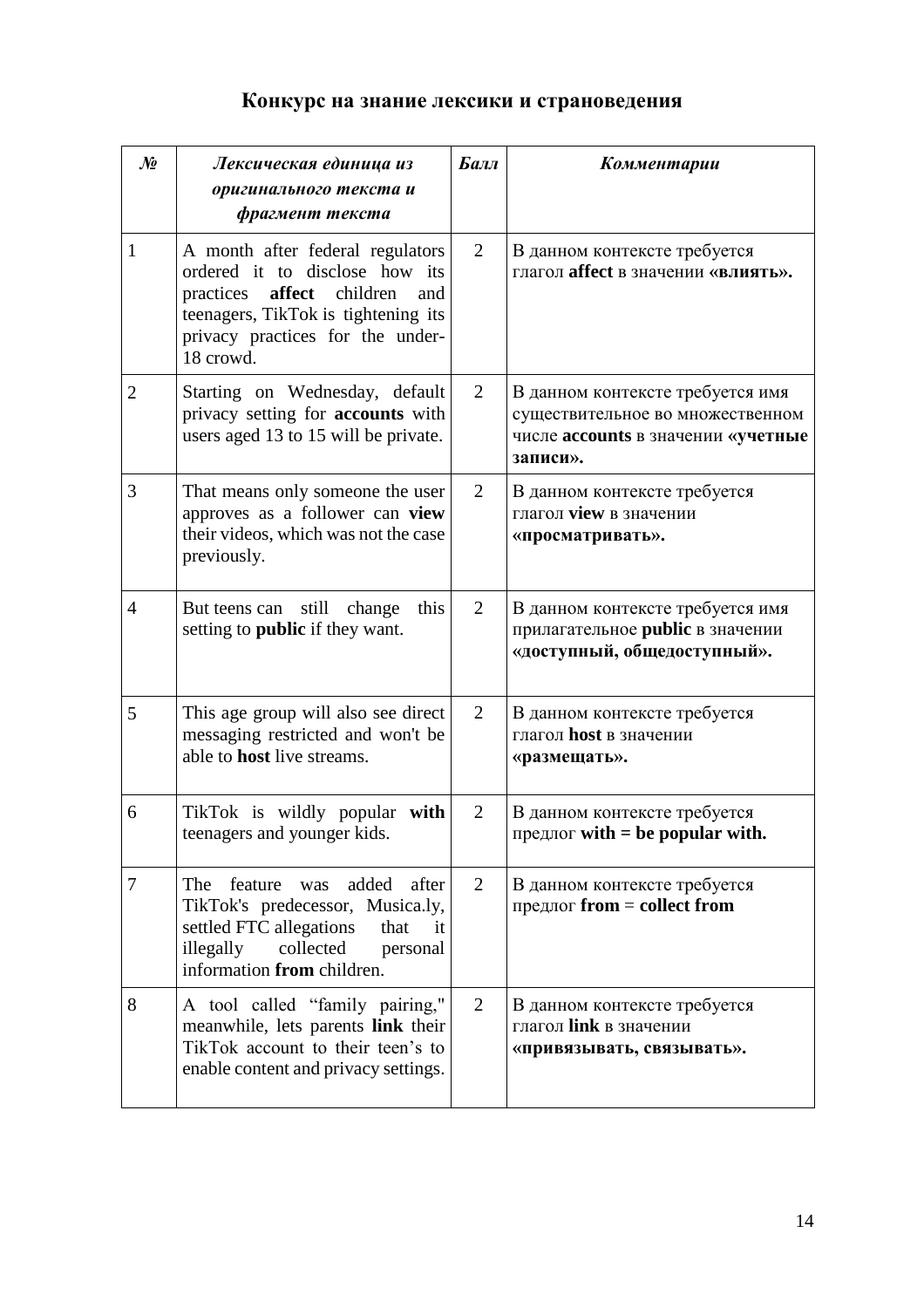| 9  | Last month, the Federal Trade<br>Commission asked TikTok's parent<br>company, along with Facebook,<br>Twitter, Amazon and five other<br>social media companies to provide<br>detailed information on how they<br>collect and use consumers'<br>personal <b>data</b> and how their<br>practices influence children and<br>teens. | 2 | В данном контексте требуется имя<br>существительное data в значении<br>«данные». |
|----|---------------------------------------------------------------------------------------------------------------------------------------------------------------------------------------------------------------------------------------------------------------------------------------------------------------------------------|---|----------------------------------------------------------------------------------|
| 10 | TikTok users are asked to put in<br>their birthday when they sign up for<br>the service, but, as with other social<br>media platforms, there is no real<br>verification to ensure it is accurate.                                                                                                                               | 2 | В данном контексте требуется<br>глагол sign в значении<br>«регистрироваться».    |

# **Конкурс на знание грамматики**

| $\mathcal{N}\!\!\mathit{\underline{\mathit{0}}}$ $\mathcal{N}\!\!\mathit{\underline{\mathit{0}}}$ | <b>Ответ</b>                                                 | Балл           | Комментарии                                                                                                                 |
|---------------------------------------------------------------------------------------------------|--------------------------------------------------------------|----------------|-----------------------------------------------------------------------------------------------------------------------------|
|                                                                                                   | wish you would turn off                                      | $\overline{2}$ | Сослагательное наклонение после<br>фразы "I wish", вспомогательный<br>глагол would используется для<br>передачи раздражения |
| $\overline{2}$                                                                                    | where he had heard about them                                | $\overline{2}$ | Косвенная речь, согласование<br>времен                                                                                      |
| 3                                                                                                 | unless it was written                                        | $\overline{2}$ | Условное предложение нулевого<br>типа в прошедшем времени                                                                   |
| $\overline{4}$                                                                                    | for them to be allowed                                       | $\overline{2}$ | Инфинитивная конструкция с<br>предлогом "for"; второй вариант<br>подчеркивает модальность                                   |
| 5                                                                                                 | if it is given                                               | $\overline{2}$ | Условное предложение первого<br>типа                                                                                        |
| 6                                                                                                 | He seems to have been texting                                | $\overline{2}$ | Форма инфинитива в конструкции<br>подчеркивает предшествование и<br>длительность                                            |
| $\overline{7}$                                                                                    | It is time you called / It is time<br>(that) you should call | 2              | Сослагательное наклонение после<br>фразы "It is time"; возможны два<br>варианта                                             |
| 8                                                                                                 | had his porch replaced                                       | $\overline{2}$ | Сложное дополнение, причастная<br>конструкция с причастием II после<br>глагола "to have"                                    |
| 9                                                                                                 | on being hired                                               | $\overline{2}$ | Герундий в страдательном залоге;<br>после "on" в данном значении<br>перфектная форма не нужна                               |
| 10                                                                                                | unless a survey had been<br>conducted by my department /     | $\overline{2}$ | Условное предложение смешанного<br>типа в косвенной речи после                                                              |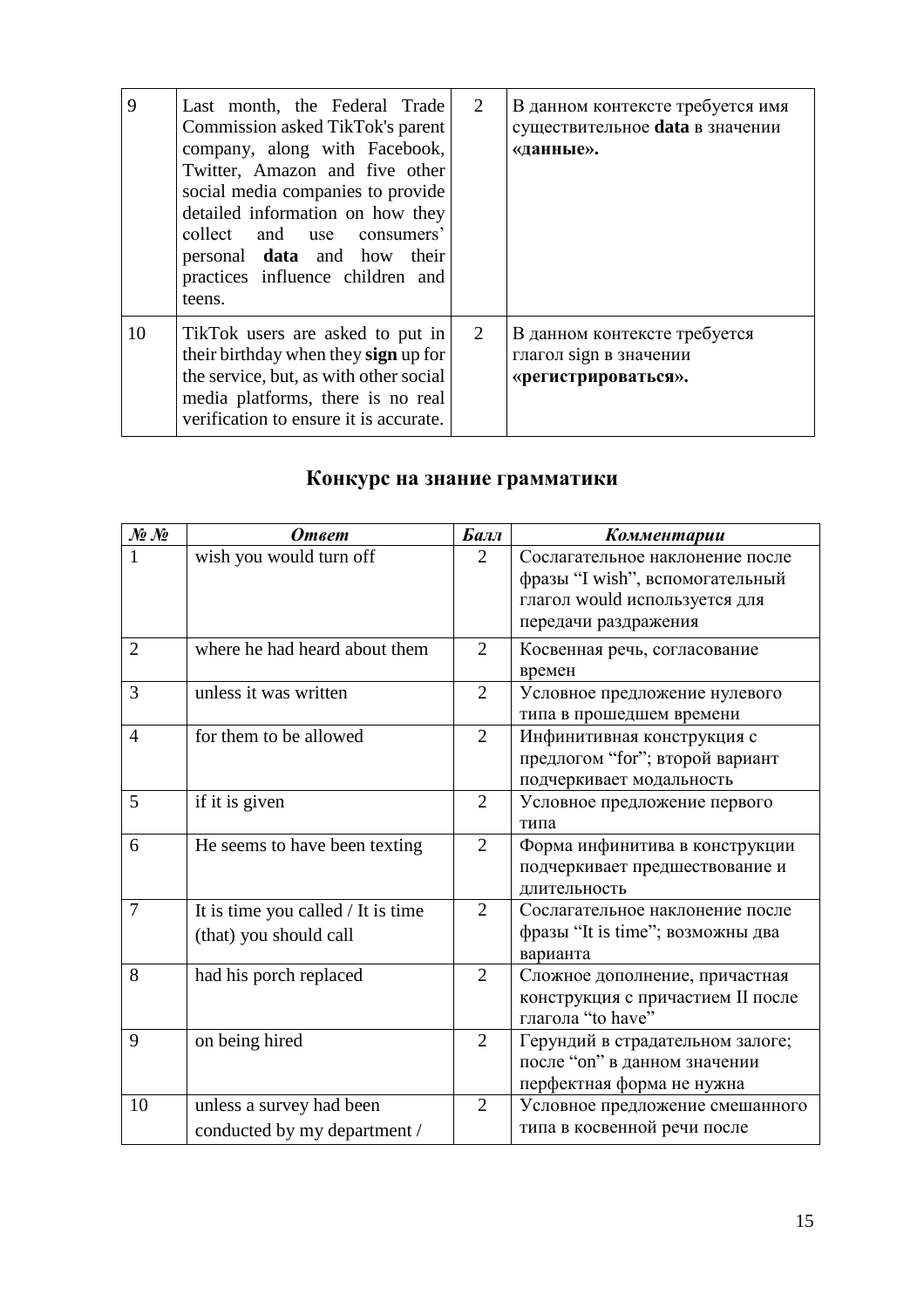| unless my department had | главного предложения в |
|--------------------------|------------------------|
| conducted a survey       | прошедшем времени      |

### **Конкурс письменной речи (Письмо)**

Участникам предлагалось выбрать одну из двух предложенных тем и написать эссе объёмом в 200-250 слов.

### *Темы эссе*

- 1. Social media has become an integral part of our lives. The number of social media users is increasing each year. What are the advantages and disadvantages of social networking? Justify your point of view and give examples.
- 2. In 2001 Marc Prensky coined the term «digital natives» to describe people grown up in the digital age. This term can also be applied to today's teenagers who are colloquially known as Zoomers (or generation Z). Many researchers consider that Zoomers differ greatly from earlier generations both psychologically and in terms of their worldview. How can you characterize people of your generation? Justify your point of view and give examples.

### *Возможные варианты раскрытия тем эссе*

В соответствии с заданием, конкурсанту, выбравшему первую тему (1) предлагается высказать свое мнение по проблеме влияния соцсетей на жизнь современного человека. Ожидается, что конкурсант раскроет проблему с разных сторон, заняв определенную позицию. Допускается вариант, что конкурсант предложит пути решения проблем, вызванных негативным влиянием соцсетей на разные сферы жизни (общение, работа, развлечения, быт и др.) и на формирование личности современного человека.

Если конкурсант выбирает вторую тему (2), то ему следует начать с установления взаимосвязи между термином «цифровые аборигены» и влиянием цифровой эпохи на современных подростков. Ему также предстоит охарактеризовать свое поколение молодых людей, основываясь на собственном опыте и наблюдении за сверстниками. Важно отметить не только цифровые качества современных подростков, но также их психологические особенности (включая особенности восприятия информации, мышления, памяти, развития психоэмоциональной сферы и др.) и особенности мировоззрения (ценности, взгляды, убеждения, интересы и т.п.). В конце важно сделать вывод о том, согласны ли они с точкой зрения, что поколение современных подростков (Z) кардинально отличается от